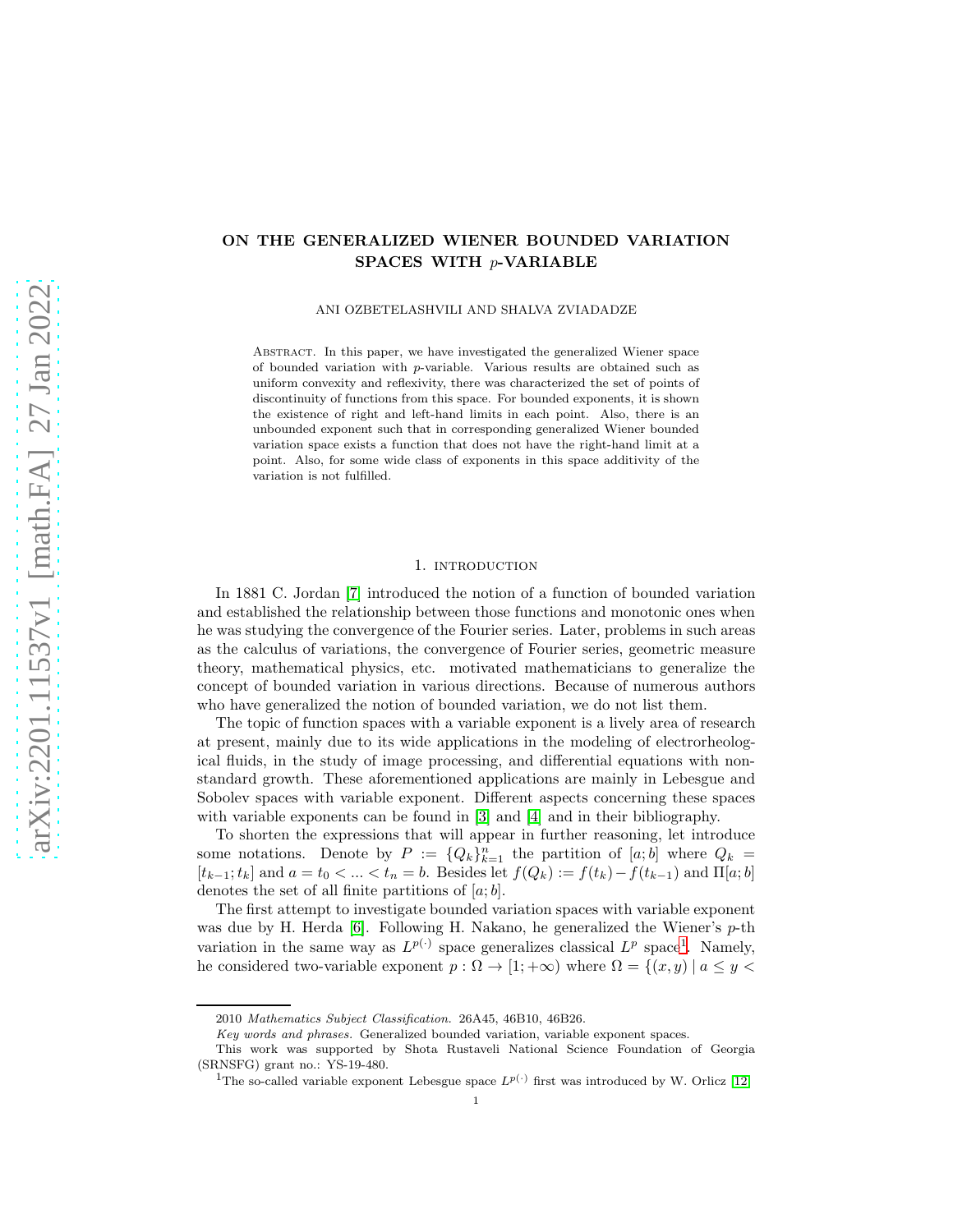$x \leq b$  and defined functional

$$
V_p^H(f) := \sup_{\Pi[a;b]} \sum_{k=1}^n |f(Q_k)|^{p(t_k,t_{k-1})},
$$

which is the Nakano modular on the space

$$
B_{p(x,y)} := \left\{ f : [a; b] \to \mathbb{R} \mid f(a) = 0, V_p^H(f) < +\infty \right\}.
$$

H. Herda established various properties of such spaces, namely modular completeness, uniform convexity, and reflexivity.

Recently in [\[1\]](#page-11-4) authors introduced the space of functions of bounded variation with p-variable  $BV^{p(\cdot)}$ . They considered exponent  $p : [a; b] \to (1; +\infty)$  such that  $\sup p(x) < +\infty$  and for such exponent defined the functional by

$$
V_{[a;b]}^{p(\cdot)}(f) := \sup_{\Pi^*[a;b]} \sum_{k=1}^n |f(Q_k)|^{p(x_k)},
$$

where  $\Pi^*[a; b]$  is a set of tagged partitions  $P^*$  of  $[a; b]$ , i.e., a partition of the segment  $[a; b]$  together with a finite sequence of numbers  $x_1, ..., x_n$  subject to the conditions that for each k,  $t_{k-1} \leq x_k \leq t_k$ .

In [\[1\]](#page-11-4) authors define the space of functions of  $p(\cdot)$ -bounded variation by

$$
BV^{p(\cdot)}[a;b] = \{f : [a;b] \to \mathbb{R} \mid f(a) = 0, \ ||f||_{BV^{p(\cdot)}} < +\infty \},
$$

where

$$
||f||_{BV^{p(\cdot)}}=\inf\left\{\lambda>0\ |\ V^{p(\cdot)}_{[a;b]}(f/\lambda)\leq 1\right\}
$$

is the Luxemburg norm. Authors of the paper [\[1\]](#page-11-4) investigated properties of the  $BV^{p(\cdot)}[a;b]$  space. Namely, they proved that  $BV^{p(\cdot)}[a;b]$  is Banach's space, if  $q(x) \geq p(x)$  for all  $x \in [a, b]$  then  $BV^{p(\cdot)}[a, b] \hookrightarrow BV^{q(\cdot)}[a, b]$ , they proved a Helly's principle of choice type result in  $BV^{p(\cdot)}[a;b]$ . Also, there is defined the analog of absolute p-continuous functions in the framework of variable space and proved that this space of absolutely continuous functions is closed and separable subspace of  $BV^{p(\cdot)}[a;b]$ . For the different results concerning the space  $BV^{p(\cdot)}[a;b]$ , and other spaces of bounded variation with  $p$ -variable see [\[5\]](#page-11-5), [\[9\]](#page-12-1), [\[10\]](#page-12-2).

In the present paper, we are going to introduce the notion of bounded variation with p-variable differently and investigate obtained  $WBV_{p(\cdot)}$  space of functions.

The first motivation to introduce bounded variation with  $p$ -variable in another way is that space  $BV^{p(\cdot)}[a;b]$  is not "stable" concerning changes in the exponent even at one point. In other words, if we change the exponent function at one point, we change the corresponding space. Therefore, in our definition, we will use the mean values of the exponent at the partition intervals. Such a definition of the bounded variation allows us to get a more "stable" space concerning changes in the exponent on the set of measure zero. Besides, below we will show that  $BV^{p(\cdot)}[a;b] \subset WBV_{p(\cdot)}[a;b]$  for all exponents p, also we will give some example of an exponent for which  $WBV_{p(·)}[a;b] \ BV^{p(·)}[a;b] \neq \emptyset$ , this effect is achieved due to the fact that the constant exponent changes on a set of measure zero (see Theorem [2.5\)](#page-4-0).

Another motivation to consider the mean values of the exponent is that in 2016 independently were appeared two papers [\[2\]](#page-11-6) and [\[8\]](#page-12-3) in which the Riesz bounded variation was introduced with variable exponent. Besides, the main result in these papers was a generalization of the Riesz result (about representation as to the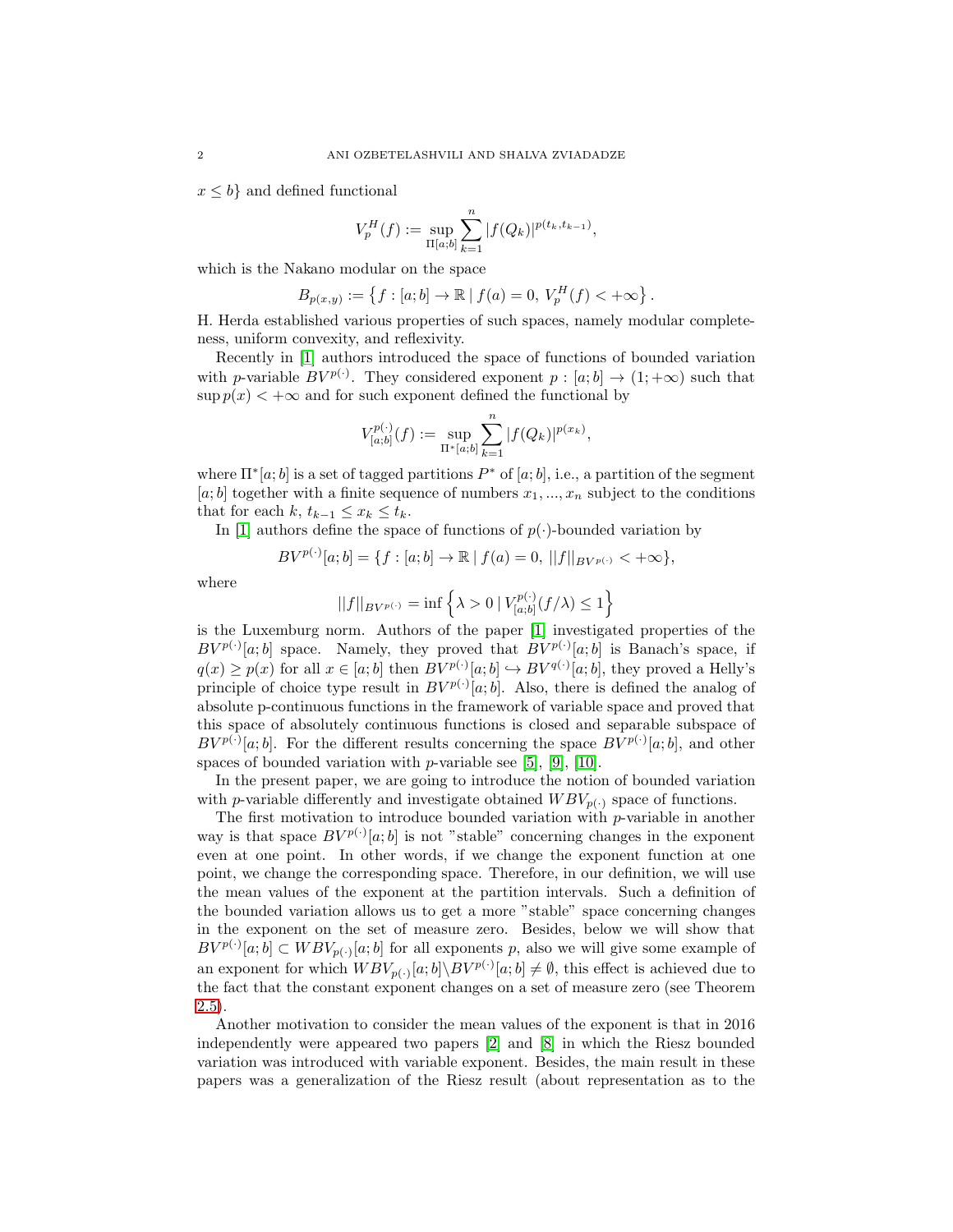indefinite integral of a function from the  $L^p$  space) for a variable exponent Lebesgue spaces. In the [\[2\]](#page-11-6) authors considered so-called tagged partition as above in the definition of the space  $BV^{p(\cdot)}[a;b]$  and they proved the corresponding result using log-Holder continuity of the exponent. On the other hand, in [\[8\]](#page-12-3) authors introduced Riesz bounded variation with  $p$ -variable using mean values of the exponent which allowed them to prove the mentioned result for a much wider set of exponents such that the Hardy-Littlewood maximal operator is bounded on the  $L^{p(\cdot)}$  space.

These reasons motivated us to consider  $WBV_{p(\cdot)}[a;b]$  space and investigate various properties of this space. Besides, we obtained some new results which are not considered in the papers published before.

## 2. THE SPACE  $WBV_{p(.)}$  of functions of bounded variation

Let  $p : [a; b] \to [1; +\infty)$  be Lebesgue integrable function on  $[a; b]$  and for interval  $Q \subset [a; b]$  define

$$
\bar{p}(Q):=\left(\frac{1}{|Q|}\int_Q\frac{1}{p(x)}dx\right)^{-1}.
$$

Here and through the whole paper for the set A the symbol  $|A|$  means Lebesgue measure of the set A and  $\chi_A$  means the characteristic function of the set A. We again note that using  $\bar{p}(Q)$  numbers in the exponent authors in [\[8\]](#page-12-3) fully described variable exponent Sobolev space  $W^{1,p(\cdot)}$  for the exponent functions for which Hardy-Littlewood maximal operator is bounded on the  $L^{p(\cdot)}$ .

Definition 2.1. Let consider functional

(2.1) 
$$
V_a^b(p, f) := \sup_{\Pi[a, b]} \sum |f(Q_k)|^{\bar{p}(Q_k)} < +\infty.
$$

We define the generalized Wiener bounded variation spaces with p-variable by

$$
WBV_{p(\cdot)}[a;b] = \{f : [a;b] \to \mathbb{R} \mid f(a) = 0, \ ||f||_{WBV_{p(\cdot)}} < +\infty \},\
$$

where

$$
||f||_{WBV_{p(\cdot)}} = \inf \{ \lambda > 0 \mid V_a^b(p, f/\lambda) \le 1 \}
$$

is the Luxemburg norm.

*Remark* 2.1. Let us note that in this definition exponent  $p$  may be unbounded.

Now we give reasoning which allows us to obtain some interesting results using mentioned results of H. Herda.

It is easy to see that each interval  $Q \subset [a, b]$  determines the point in triangle  $\Omega = \{(x, y) \mid a \leq y < x \leq b\}$ , so, for given exponent  $p(\cdot) : [a, b] \to [1, +\infty)$  we construct two-variable exponent function  $p(\cdot, \cdot) : \Omega \to [1; \infty)$  by the following way  $p(y, x) = \bar{p}(Q)$ , where  $Q = (x, y)$ . Now using Herda's definition of the modular (see previous section) we obtain that  $V_p^H(f) = V_a^b(p, f)$  for all functions f. Thus the results obtained by Herda are true for  $WBV_{p(.)}$  space and we will state them without proof.

By [\[6,](#page-11-3) Theorem 6, Theorem 7, Theorem 8 and Theorem 9] we have following

**Theorem 2.1.** The space  $WBV_{p(.)}$  is a Banach space.

**Theorem 2.2.** If the exponent  $p : [a; b] \to [1; +\infty)$  is such that  $1 < \inf \bar{p}(Q) \le$  $\sup \bar{p}(Q) < +\infty$ , then the space  $WBV_{p(\cdot)}$  is uniformly convex and reflexive.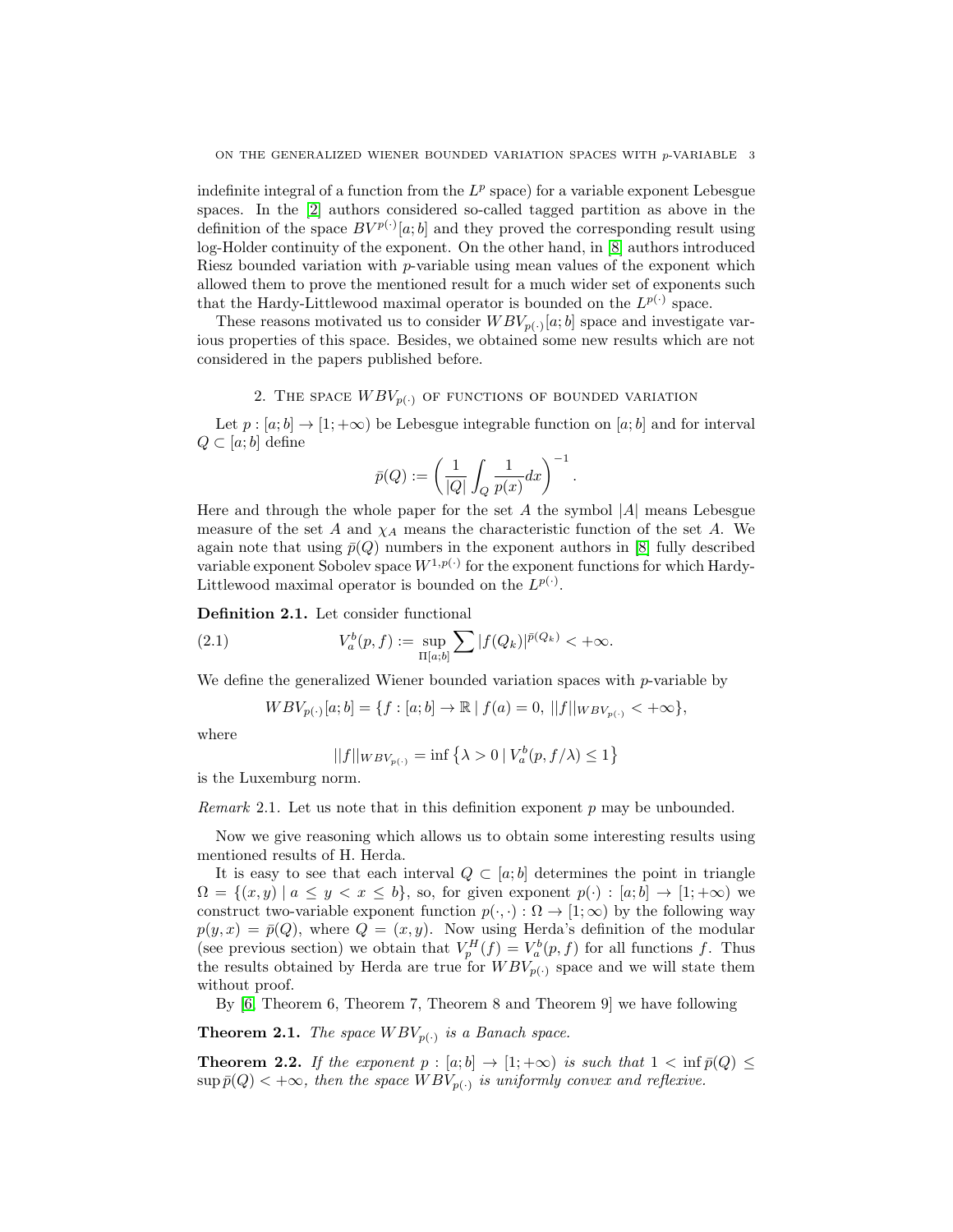Remark 2.2. Let us note that condition  $1 < \inf \bar{p}(Q) \le \sup \bar{p}(Q) < +\infty$  is equivalent to condition  $1 < \operatorname{essinf} p(x) \leq \operatorname{esssup} p(x) < +\infty$ .

Further, we will show other properties of the functions from  $WBV_{p(.)}$  space which can't be derived from previous results.

<span id="page-3-1"></span>**Theorem 2.3.** If  $f \in WBV_{p(\cdot)}$ , then f is bounded.

Proof. Suppose the opposite and without of loss of generality assume that

$$
\limsup_{x \to b-} f(x) = +\infty
$$

and  $f(x) < +\infty$  for some  $x \in [a, b)$  (at least  $f(a) = 0$ ). Then there exists a sequence  ${x_n}_{n\in\mathbb{N}}$  such that  $x_n > x$  for all  $n \in \mathbb{N}$ ,  $x_n \uparrow b$  and  $f(x_n) \rightarrow +\infty$ ,  $n \rightarrow +\infty$ . Since  $\bar{p}(Q) \geq 1$  for all intervals  $Q \subset [a, b]$  we obtain

$$
V_a^b(p, f) \ge |f(x_n) - f(x)|^{\bar{p}([x; x_n])} \to +\infty, \ \ n \to +\infty.
$$

We get a contradiction  $V_a^b(p, f) = +\infty$ .

Next we will investigate the relationship between  $BV^{p(\cdot)}$  and  $WBV_{p(\cdot)}$  spaces. Let start with the following

<span id="page-3-0"></span>**Lemma 2.1.** Given Lebesgue integrable function f, then there exist  $x, y \in [a, b]$ such that

$$
f(x) \le \frac{1}{b-a} \int_a^b f(t)dt \le f(y).
$$

Proof. If f is almost everywhere equal to the constant then this inequality will hold for almost all points  $x, y \in [a, b]$ . Assume that f is not constant, we will show only the right-hand side inequality, the left-hand side inequality will be obtained analogously. Suppose the opposite, let for all  $y \in (a, b)$  we have

$$
f(y) < \frac{1}{b-a} \int_a^b f(t)dt = \mu.
$$

We get that  $f(y) < \mu$  for all points  $y \in (a, b)$ , if we integrate both sides of the inequality we get

$$
\int_a^b f(y)dy < \mu(b-a) = \int_a^b f(t)dt,
$$

which is a contradiction.  $\Box$ 

<span id="page-3-2"></span>**Theorem 2.4.** Suppose,  $p : [a; b] \rightarrow [1; +\infty)$  is bounded, then  $BV^{p(\cdot)} \subset WBV_{p(\cdot)}$ .

*Proof.* Consider the partition P of [a; b] segment. If p is a constant in the  $Q_k$ interval, then  $\bar{p}(Q_k) = p(x_k)$  for all points  $x_k \in Q_k$ . If p function is not constant on  $Q_k$ , then by Lemma [2.1](#page-3-0) there are  $x_k^1, x_k^2 \in Q_k$  points such that  $p(x_k^1) \leq \bar{p}(Q_k) \leq$  $p(x_k^2)$ . For the same partition P, consider the sum

$$
\sum |f(Q_k)|^{\bar{p}(Q_k)} \le \sum |f(Q_k)|^{p(x_k^i)},
$$

where

$$
x_{k-1}^i = \begin{cases} x_k^1, & \text{if } |f(Q_k)| < 1; \\ x_k^2, & \text{if } |f(Q_k)| \ge 1. \end{cases}
$$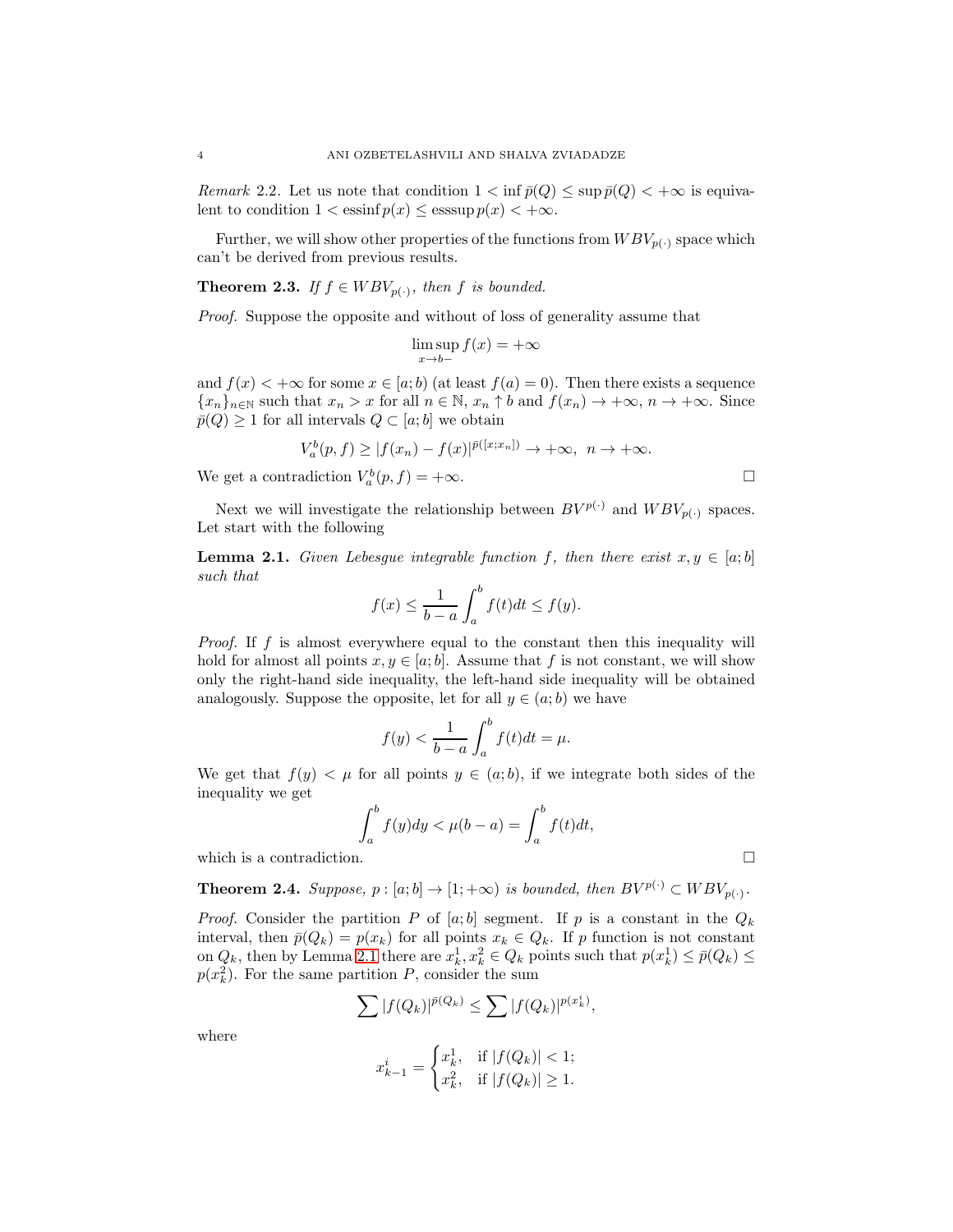Since the partition was chosen arbitrarily we get

$$
V_a^b(p,f) \le \sup_{\Pi^*\left[a;b\right]}\sum |f(Q_k)|^{p(x_{k-1}^i)}.
$$

Thus, if  $f \in BV_{p(\cdot)}$ , then  $V_a^b(f) < +\infty$  which means that  $f \in WBV_{p(\cdot)}$  $\Box$ 

**Corollary 2.1.** Let  $p : [a; b] \to [1; +\infty)$  be a bounded function. Then  $WBV_{p(\cdot)}$  has a sub-space isomorphic to  $c_0$ .

*Proof.* See [\[1,](#page-11-4) Corollary 3.3.].

Naturally, there raises a question: Does the inclusion  $WBV_{p(\cdot)} \subset BV^{p(\cdot)}$  hold for all bounded exponents? The answer to this question is negative.

<span id="page-4-0"></span>**Theorem 2.5.** There exists a bounded exponent for which  $WBV_{p(\cdot)}\backslash BV^{p(\cdot)} \neq \emptyset$ .

*Proof.* Consider [0;1] segment, the set  $A := \{1/n | n \in \mathbb{N}\}\$ , the exponent function  $p(x) = 4 - 2\chi_A(x)$  and

$$
f(x) = \sqrt{x} \cdot \chi_A(x).
$$

It is clear that  $f(0) = 0$ . Let's consider intervals  $\left[\frac{1}{k}; \frac{2k-1}{2k^2-2k}\right], k \in \{2,3,...\},\$ it is obvious that for any natural number  $N > 2$  we have

$$
\sup_{\Pi^*[a;b]} \sum |f(Q_k)|^{p(x_{k-1})} \ge \sum_{k=2}^N \left| f\left(\left[\frac{1}{k}; \frac{2k-1}{2k^2-2k}\right]\right) \right|^{p(1/k)}
$$

$$
= \sum_{k=2}^N \frac{1}{k} \to +\infty, \quad N \to +\infty.
$$

We obtain that  $f \notin BV^{p(\cdot)}$ . On the other hand since  $|A| = 0$ , for arbitrary partition P, we have  $\bar{p}(Q) = 4$  for all  $Q \in P$ . Then

$$
\sup_{\Pi[a;b]}\sum |f(Q_k)|^{\bar{p}(Q_k)} \leq 2\sum_{k=1}^{+\infty} \left(\frac{1}{\sqrt{k}}\right)^4 = \frac{\pi^2}{3}.
$$

Thus  $f \in WBV_{p(.)} \backslash BV^{p(.)}$ .

**Theorem 2.6.** The space  $WBV_{p(.)}$  is not separable.

*Proof.* Consider the set of the functions  $A := {\chi_{\{x\}} \mid x \in (a, b]}$ . It is clear that  $A \subset WBV_{p(\cdot)}$  and  $||f(\cdot) - g(\cdot)||_{WBV_{p(\cdot)}} \geq 1$ , for all  $f \neq g$ ,  $f, g \in A$ . This implies that  $B(f, 1/2) \cap B(g, 1/2) = \emptyset$ , for all  $f \neq g, f, g \in A$ , where  $B(f, 1/2)$  denotes the open ball centered in  $f$  and with a radius of  $1/2$ . Now, since every dense subset of  $WBV_{p(\cdot)}$  must have at least a point inside each  $B(f, 1/2), f \in A$ , and the set A has the power of the continuum, therefore there is no countable set that is dense in  $WBV_{p(.)}$ . .

**Theorem 2.7.** Let given functions  $p_1, p_2 : [a; b] \rightarrow [1; +\infty)$  and  $p_1(x) \leq p_2(x)$  a.e.  $x \in [a;b]$ , then  $WBV_{p_1(\cdot)} \hookrightarrow WBV_{p_2(\cdot)}$ .

*Proof.* Since  $p_1(x) \leq p_2(x)$  we get

$$
\frac{1}{p_1(x)} \ge \frac{1}{p_2(x)},
$$

.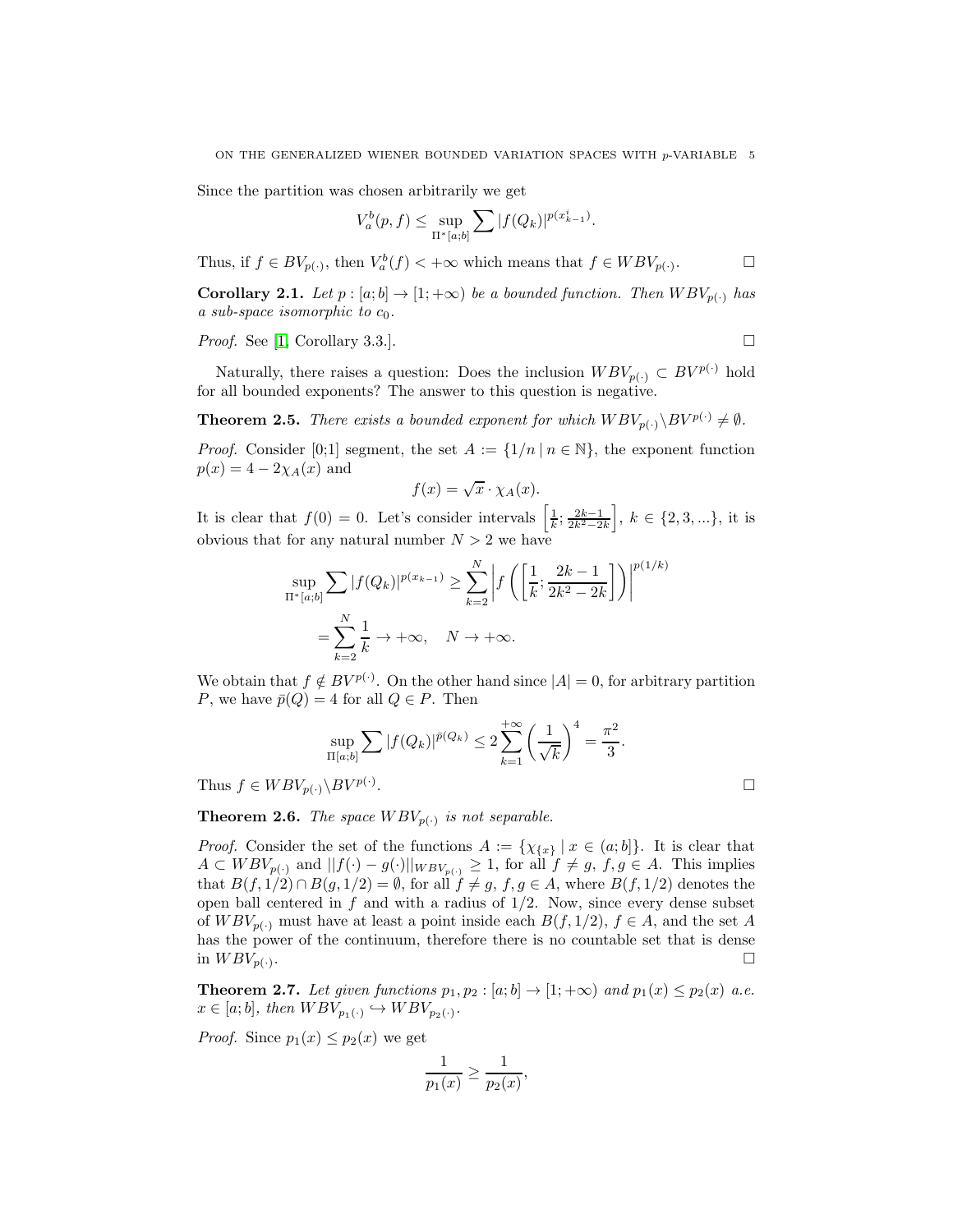now by monotonicity of the integral for any interval Q we obtain

$$
\frac{1}{|Q|} \int_Q \frac{1}{p_1(x)} dx \ge \frac{1}{|Q|} \int_Q \frac{1}{p_2(x)} dx.
$$

Finally  $\bar{p}_1(Q) \leq \bar{p}_2(Q)$ .

Consider the function f such that  $||f||_{WBV_{p_1(\cdot)}} = 1$ , then for all intervals  $Q \subset$ [a; b] we have  $|f(Q)| \leq 1$  and by inequality  $\bar{p}_1(\tilde{Q}) \leq \bar{p}_2(Q)$  we get

$$
\sum |f(Q)|^{\bar{p}_2(Q)} \leq \sum |f(Q)|^{\bar{p}_1(Q)}.
$$

If we write supremum on both sides of the inequality we will conclude that

$$
V_a^b(p_2, f) \le V_a^b(p_1, f).
$$

Which implies that

$$
||f||_{WBV_{p_2(\cdot)}} \leq ||f||_{WBV_{p_1(\cdot)}}.
$$

 $\Box$ 

The next two theorems concern the existence of one-sided limits at each point of a function from  $WBV_{p(\cdot)}$  and how the existence of one-sided limits depends on the exponent p.

<span id="page-5-0"></span>**Theorem 2.8.** Let  $p : [a; b] \to [1; +\infty)$  be essentially bounded function and  $f \in$  $WBV_{p(\cdot)}$ , then at each point of the domain of function f there exist left-hand and right-hand limits (at the end points of the interval we consider only  $f(a+)$  and  $f(b-))$ .

*Proof.* As usual let the symbols  $f(x-)$  and  $f(x+)$  stand for a left-hand and righthand limits of the function  $f$  at the point  $x$ .

First, we prove the existence of the  $f(x-)$ . By the Theorem [2.3](#page-3-1) the function f is bounded. Let suppose the opposite that there exists a point  $x \in (a, b]$  such that

$$
-\infty < c := \liminf_{t \to x-} f(t) < \limsup_{t \to x-} f(t) =: d < +\infty.
$$

Then there exist the sequences  $\{t_n\}_{n\in\mathbb{N}}$  and  $\{s_n\}_{n\in\mathbb{N}}$  such that  $t_n < s_n < t_{n+1}$  $s_{n+1}$  for all  $n \in \mathbb{N}$ , also  $t_n \uparrow x$ ,  $s_n \uparrow x$ ,  $n \to +\infty$  and

$$
c = \lim_{n \to +\infty} f(s_n), \qquad d = \lim_{n \to +\infty} f(t_n).
$$

The last implies that there exists a natural number  $N$  such that for all natural numbers  $n > N$  we have

$$
f(t_n) - f(s_n) > \frac{d-c}{2}.
$$

Then for all natural  $k$ 

$$
V_a^b(p, f) \ge \sum_{n=N+1}^{N+k} (f(t_n) - f(s_n))^{p([t_n; s_n])} \ge \sum_{n=N+1}^{N+k} \left(\frac{d-c}{2}\right)^{p([t_n; s_n])}
$$
  

$$
\ge \begin{cases} \sum_{n=N+1}^{N+k} \left(\frac{d-c}{2}\right)^{||p||_{\infty}} & \text{if } \frac{d-c}{2} < 1 \\ \sum_{n=N+1}^{N+k} \left(\frac{d-c}{2}\right) & \text{if } \frac{d-c}{2} \ge 1 \end{cases} = B(k).
$$

It is easy to see that

$$
\lim_{k \to +\infty} B(k) = +\infty.
$$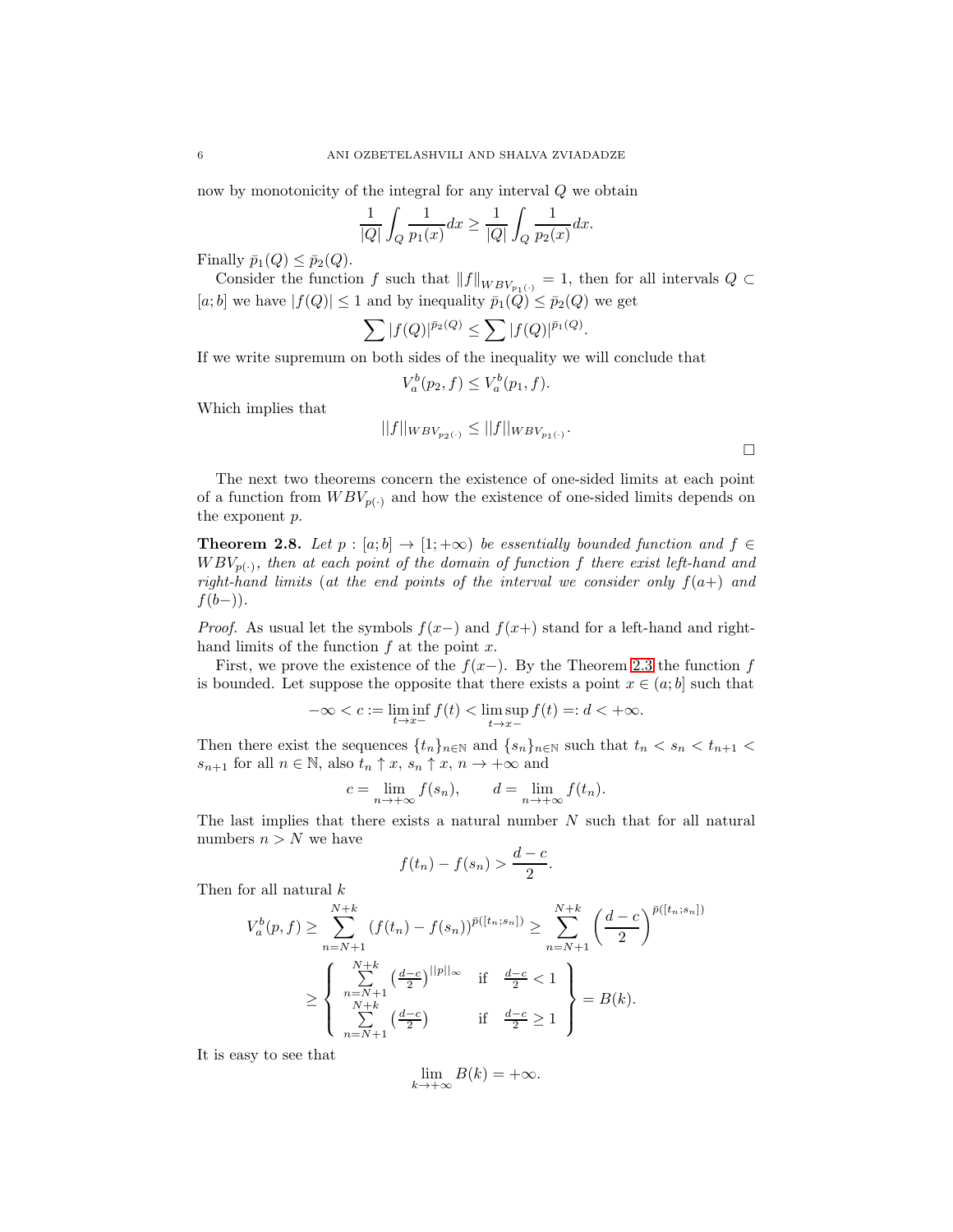Therefore  $V_a^b(p, f) = +\infty$  which is contradiction. Similarly, we obtain the existence of  $f(x+)$ .

One of the direct consequences of the Theorem [2.8](#page-5-0) is following

Corollary 2.2. Let  $p : [a; b] \rightarrow [1; +\infty)$  be essentially bounded function. Then if function  $f \in WBV_{p(.)}$  has a point of discontinuity it should be only the first kind.

**Corollary 2.3.** If  $f \in BV^{p(\cdot)}$ , then for all points  $x \in [a, b]$  there exist  $f(x-)$  and  $f(x+)$ . Therefore if function f has a point of discontinuity it should be only the first kind.

*Proof.* Since,  $BV^{p(\cdot)}$  is defined only for bounded exponents we conclude that p is bounded. Therefore by Theorem [2.8](#page-5-0) and Theorem [2.4](#page-3-2) we obtain the desired  $r$ esult.

Naturally, there raises a question: Does the same result maintain if the exponent is not essentially bounded? As it turned out, the answer to this question is negative.

**Theorem 2.9.** There exists essentially unbounded exponent  $p : [a; b] \rightarrow [1; +\infty)$ and function  $f \in WBV_{p(.)}$  such that  $f(a+)$  does not exists.

*Proof.* Without loss of generality assume that  $[a; b] = [0; 1]$ . Let  $A = \{1/n | n \in \mathbb{N}\},$  $f(x) = \chi_A(x)/2$  and

$$
p(x):=1+\sum_{n\in\mathbb{N}}n\cdot\chi_{\left(\frac{1}{n+1};\frac{1}{n}\right]}(x).
$$

It is easy to see that

$$
V_a^b(p,f) \le 2 \cdot \sum_{n \in \mathbb{N}} \frac{1}{2^n} = 2,
$$

so,  $f \in WBV_{p(\cdot)}$ , but  $f(a+)$  does not exists.

As we see for essentially unbounded exponents in corresponding  $WBV_{p(\cdot)}$  space may exist a function with a second kind discontinuity at a point.

It is well known that the set of discontinuity points of the function with bounded variation in Jordan's sense at most is countable. This proposition stems from the fact that a function of bounded variation in Jordan's sense is represented as the difference of two non-decreasing functions, while the set of discontinuity points of a monotonic function is at most countable. It is clear that in general the function from space  $WBV_{p(\cdot)}$  is not represented as the difference of the two non-decreasing functions. Nevertheless, a similar result is still fair for the functions of this class.

<span id="page-6-0"></span>**Theorem 2.10.** Let  $p : [a, b] \to [1, +\infty)$  be essentially bounded function, then the set of discontinuous points of the function  $f \in WBV_{p(.)}$  is at most countable.

*Proof.* Suppose the opposite that the set of discontinuity points  $E \subset [a, b]$  of the function  $f \in WBV_{p(.)}$  is not countable. By virtue of the Theorem [2.8,](#page-5-0) there exist one-sided limits at each point, including the points of the set E. Let  $E_n \subset E$ be the set of such points for which hold inequalities  $|f(x) - f(x-)| > 1/n$  or  $|f(x) - f(x+)| > 1/n$ . Since E is not countable there exists a number  $n \in \mathbb{N}$  such that the set  $E_n$  is not finite. Indeed, if for all  $n \in \mathbb{N}$  the set  $E_n$  is finite, then we obtain that the set  $E$  is a countable union of the finite sets, therefore the set  $E$  is at most countable and we get the contradiction. So, the set  $E_n$  is infinite. Since any infinite set contains a countable subset, without loss of generality assume that

$$
\Box
$$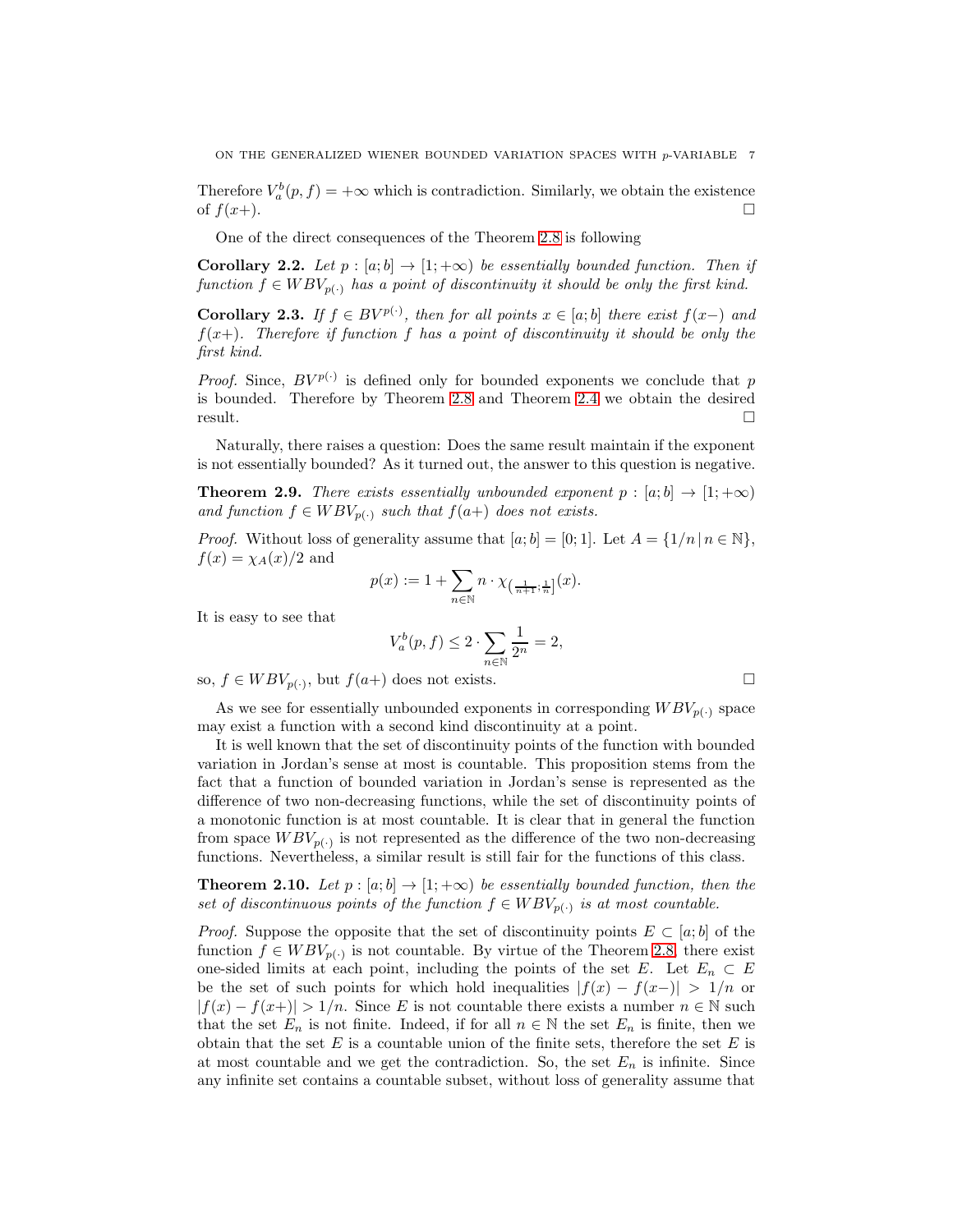the set  $E_n$  is countable. For any number  $M > 0$  there exists  $N \in \mathbb{N}$  such that  $N > n^{|p||_{\infty}} \cdot M$ . From the set  $E_n$  let us choose finite and increasing sequence of points  ${x_k}_{k=0}^N$  and define

$$
\delta_N := \frac{1}{2} \cdot \min_{k \in \{1, ..., N\}} (x_k - x_{k-1}).
$$

For each member  $x_k$  of this sequence choose point  $x'_k \in (x_k - \delta_N; x_k + \delta_N)$  such that  $|f(x_k) - f(x'_k)| > 1/n$ . By  $Q'_k$  symbol, we denote interval  $[x'_k; x_k]$  or  $[x_k; x'_k]$ . It is obvious that the intervals  $Q'_{k}$  are disjoint. Consider some finite partition P of the segment  $[a; b]$  such that  ${Q'_k}_{k=0}^N \subset P = {Q_k}_{k=0}^m$ , then

$$
V_a^b(p, f) \ge \sum_{s=0}^m |f(Q_s)|^{\bar{p}(Q_s)} \ge \sum_{k=0}^{N-1} |f(Q'_k)|^{\bar{p}(Q'_k)}
$$
  

$$
\ge \sum_{k=0}^{N-1} \left(\frac{1}{n}\right)^{\bar{p}(Q'_k)} \ge N \cdot \left(\frac{1}{n}\right)^{||p||_{\infty}} > M.
$$

Since the number M was chosen arbitrarily we obtain that  $V_a^b(p, f) = +\infty$ , i.e.  $f \notin WBV_{p(\cdot)}$ . .

**Corollary 2.4.** If  $f \in BV^{p(\cdot)}$ , then the set of discontinuity points of f is at most countable.

*Proof.* By definition of the space  $BV^{p(\cdot)}$ , Theorem [2.4](#page-3-2) and Theorem [2.10](#page-6-0) we easily obtain the desired result.

As above analogously here raise questions: What role plays the boundedness of the exponent in the previous theorem? Does the same result maintain if the exponent is not essentially bounded? As it turned out, the answer to the last question is negative.

**Theorem 2.11.** There is essentially unbounded exponent  $p : [a; b] \rightarrow [1; +\infty)$  and  $f \in WBV_{p(\cdot)}$  such that the set of discontinuity points of f has continuum power.

*Proof.* Without loss of generality suppose that  $a = 0$  and  $b = 1$ . Let C denotes Cantor's set without point 0 and  $f(x) = \frac{1}{2} \cdot \chi_{\mathcal{C}}(x)$ . It is clear that for the given function the set  $C$  is a set of discontinuity points. Let's enumerate the contiguous intervals of the set C in the following way  $I_1^1 = (1/3; 2/3), I_2^1 = (1/9; 2/9), I_2^2 =$  $(7/9, 8/9), \ldots$ , then each contiguous interval of the set C is denoted by  $I_n^k$  symbol, where  $k \in \{1, ..., 2^{n-1}\}$ . Now we define the function in the exponent

$$
p(x) = \chi_{\mathcal{C}}(x) + 2 \cdot \sum_{n=1}^{+\infty} n \cdot \sum_{k=1}^{2^{n-1}} \chi_{I_n^k}(x).
$$

It is remains to show that  $f \in WBV_{p(\cdot)}$ . Consider any finite partition  $P =$  ${Q_s}_{s=0}^m$  of the segment [0;1]. It is clear that for any  $Q_s$  interval  $f(Q_s) = 0$  or  $|f(Q_s)| = 1/2$ . If the endpoints of the interval  $Q_s$  belong to the set C or the complement of the set C then  $f(Q_s) = 0$ . Since  $Q_s$  are disjoint intervals, then each interval  $I_n^k$  intersects with at most two such intervals  $Q_s$  that  $|Q_s| \leq |I_n^k|$  and  $|f(Q_s)| = 1/2$ . So, for any partition of the segment [0; 1] we have

$$
\sum_{s=0}^{m} |f(Q_s)|^{\bar{p}(Q_s)} \le 2 \cdot \sum_{n=1}^{+\infty} \frac{1}{2^n} = 2.
$$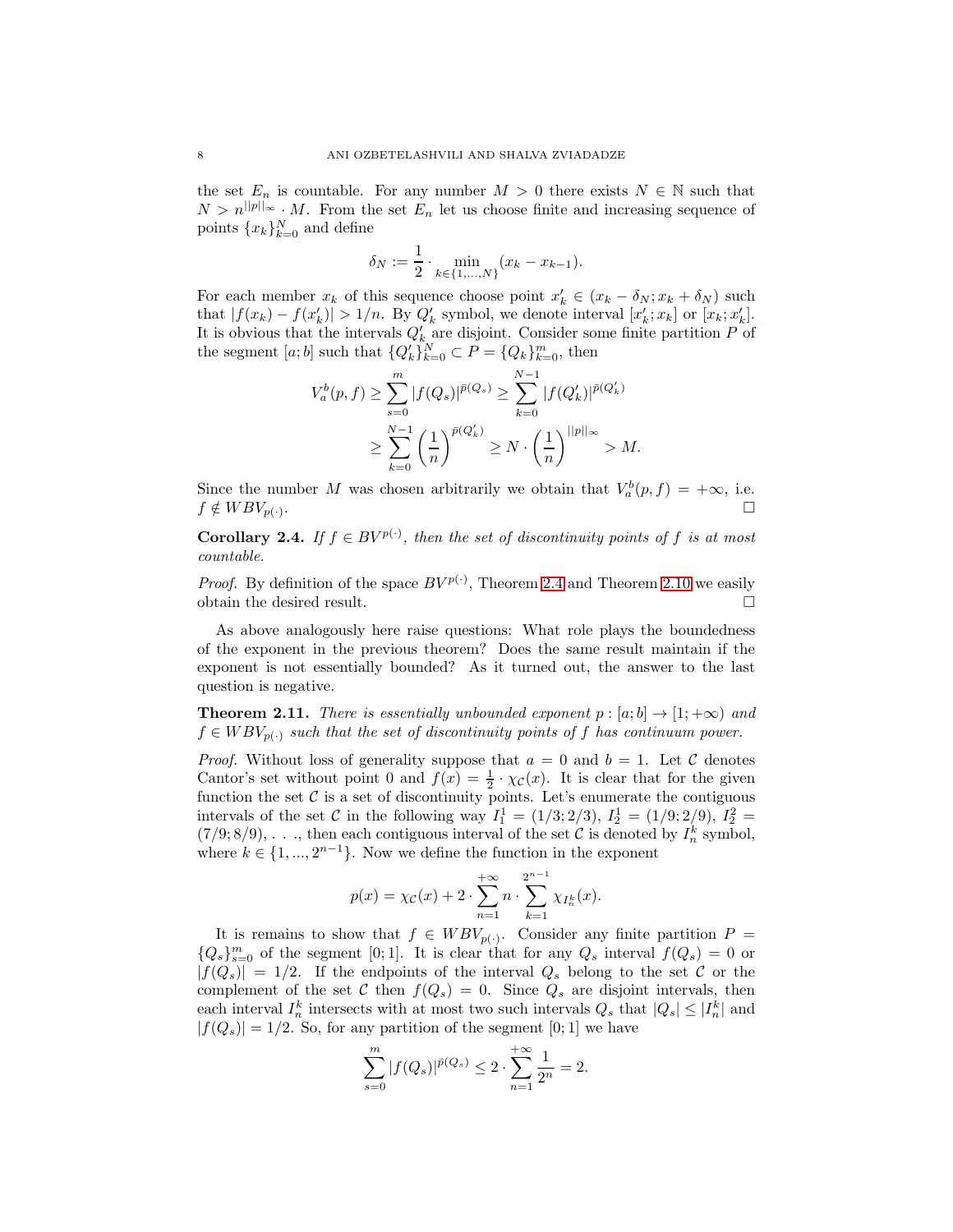By the fact that partition was chosen arbitrarily, we obtain that  $V_a^b(p, f) \leq 2$ , i.e.  $f \in WBV_{p(\cdot)}$ . . В последните при подата на селото на селото на селото на селото на селото на селото на селото на селото на с<br>Селото на селото на селото на селото на селото на селото на селото на селото на селото на селото на селото на

Now we will present the results concerning the additivity of the variation  $V_a^b(p, \cdot)$ .

<span id="page-8-1"></span>**Theorem 2.12.** For any point  $c \in (a, b)$  we have

$$
V_a^c(p, f) + V_c^b(p, f) \le V_a^b(p, f).
$$

*Proof.* For any  $\varepsilon > 0$  there exist a partition of the segment [a; c] by points  $a = x_0 <$  $x_1 < \ldots < x_n = c$  and a partition of the segment  $[c; b]$  by points  $c = y_0 < y_1 < \ldots <$  $y_m = b$  such that

$$
\sum_{k=1}^{n} |f([x_{k-1};x_k])|^{p([x_{k-1};x_k])} > V_a^c(p,f) - \varepsilon/2.
$$
  

$$
\sum_{k=1}^{m} |f([y_{k-1};y_k])|^{p([y_{k-1};y_k])} > V_c^b(p,f) - \varepsilon/2.
$$

Union of points of these partitions gives the specific partition of the segment  $[a; b]$ by points  $z_k$ , where  $z_k = x_k$ ,  $k \in \{0, ..., n\}$  and  $z_{n+k} = y_k$ ,  $k \in \{0, ..., m\}$  (specific because the point  $c$  always belongs to such partition), then

$$
V_a^c(p, f) + V_c^b(p, f) - \varepsilon
$$
  

$$
< \sum_{k=1}^n |f([x_{k-1}; x_k])|^{\bar{p}([x_{k-1}; x_k])} + \sum_{k=1}^m |f([y_{k-1}; y_k])|^{\bar{p}([y_{k-1}; y_k])}
$$
  

$$
= \sum_{k=1}^{n+m} |f([z_{k-1}; z_k])|^{\bar{p}([z_{k-1}; z_k])} \leq V_a^b(p, f).
$$

Since  $\varepsilon$  was chosen arbitrarily we obtain the desired result.

The following result shows an even more contrasting property of  $WBV_{p(\cdot)}$  space compared to the Jordan and Wiener bounded variation classes. In general, if the exponent  $p$  is not equivalent to the constant, then there might not exist such number  $C > 0$  that the following inequality holds

$$
V_a^b(p, f) \le C \cdot \left( V_a^c(p, f) + V_c^b(p, f) \right)
$$

for all  $c \in (a, b)$  and for all  $f \in WBV_{p(\cdot)}$ .

Let's introduce a notation

$$
\bar{p}^x_-(a;b) := \inf \{ \bar{p}([c;d]) \mid x \in [c;d] \subset [a;b] \}.
$$

**Theorem 2.13.** Let given function  $p : [a; b] \rightarrow [1; +\infty)$ . If there exists point  $x \in (a;b)$  such that

(2.2) 
$$
\bar{p}^x_-(a;b) < \max{\{\bar{p}^x_-(a;x),\bar{p}^x_-(x;b)\}},
$$

then for any number  $C \geq 1$  there exists function  $f := f_C$  such that  $f \in WBV_{p(\cdot)}$ and  $\overline{1}$ 

<span id="page-8-0"></span>
$$
V_a^b(p, f) > C \cdot (V_a^x(p, f) + V_x^b(p, f)).
$$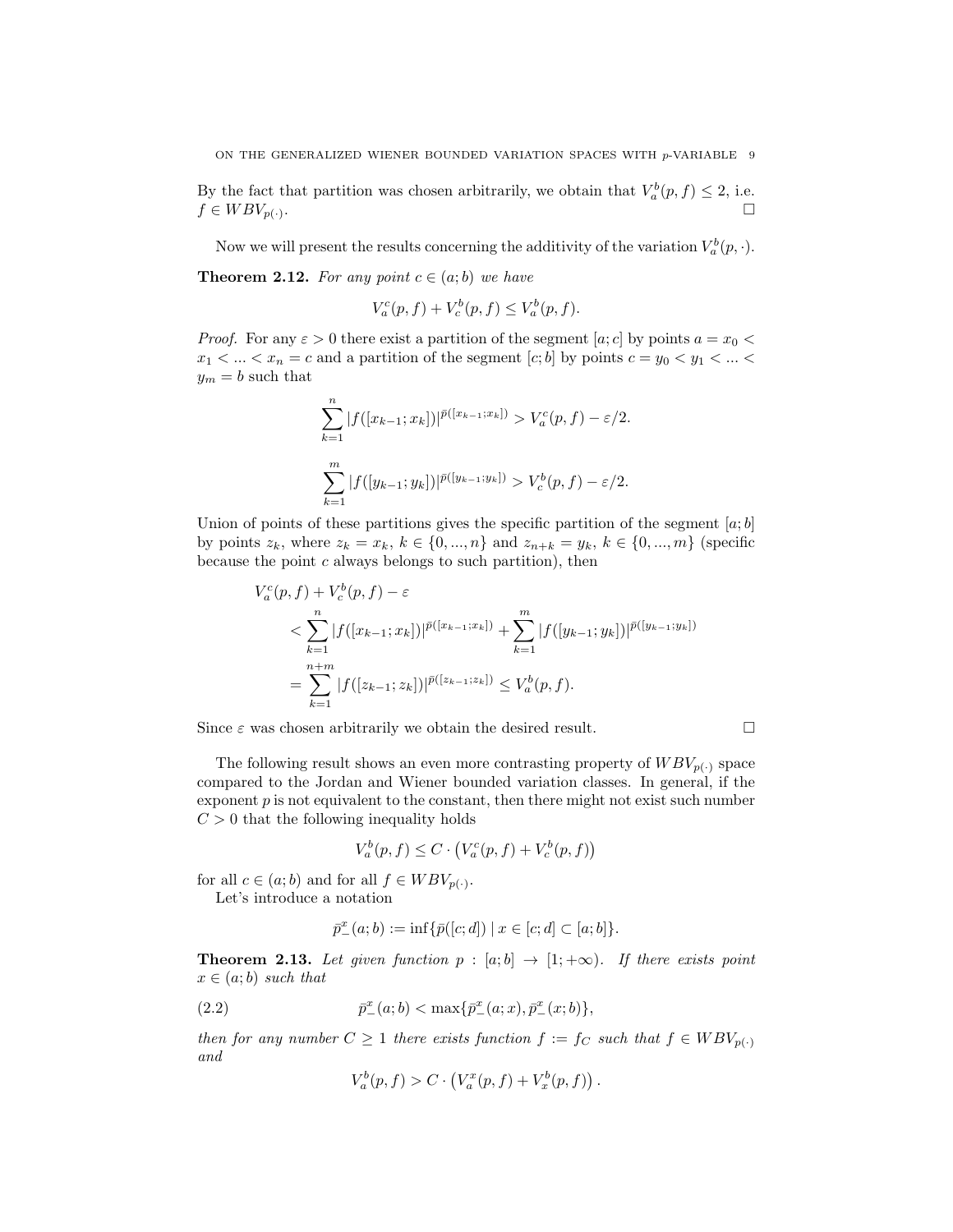Proof. Let [\(2.2\)](#page-8-0) holds, without loss of generality suppose that

$$
\bar{p}^x_-(x;b) = \max\{\bar{p}^x_-(a;x), \bar{p}^x_-(x;b)\}\
$$

and  $A := \bar{p}^x_-(x;b) - \bar{p}^x_-(a;b)$ . Choose number  $K > C^{\frac{1-A}{A}}$  such that  $KC \geq 1$  and define function  $f(t) = \frac{1}{KC} \chi_{(x;b]}(t)$ . It is easy to see that  $f \in WBV_{p(.)}$  besides

$$
V_a^b(p,f) = \left(\frac{1}{KC}\right)^{\bar{p}_-(a;b)},
$$

On the other hand  $V_a^x(p, f) = 0$  and

$$
V_x^b(p, f) = \left(\frac{1}{KC}\right)^{\bar{p}_-(x;b)}.
$$

Then

$$
C \cdot \left(V_a^x(p, f) + V_x^b(p, f)\right) = C \cdot V_x^b(p, f) =
$$
  
\n
$$
= C \cdot \left(\frac{1}{KC}\right)^{\bar{p}^x_-(x;b)} = C \cdot \left(\frac{1}{KC}\right)^{\bar{p}^x_-(x;b) - \bar{p}^x_-(a;b) + \bar{p}^x_-(a;b)} =
$$
  
\n
$$
= C \cdot \left(\frac{1}{KC}\right)^A \cdot \left(\frac{1}{KC}\right)^{\bar{p}^x_-(a;b)} = \frac{C^{1-A}}{KA} \cdot V_a^b(p, f).
$$
  
\nSince,  $\frac{C^{1-A}}{KA} < 1$  we get that  $V_a^b(p, f) > C \cdot \left(V_a^x(p, f) + V_x^b(p, f)\right).$ 

The condition [\(2.2\)](#page-8-0) seems to be nontransparent and we are trying to fix this.

Consider 
$$
\bar{p}^x_-(a;b)
$$
 by its definition we get  
\n
$$
\bar{p}^x_-(a;b) = \inf \{ \bar{p}([c;d]) \mid x \in [c;d] \subset [a;b] \} =
$$
\n
$$
= \inf \left\{ \left( \frac{1}{d-c} \int_c^d \frac{1}{p(t)} dt \right)^{-1} \mid x \in [c;d] \subset [a;b] \right\} =
$$

$$
= \left(\sup \left\{\frac{1}{d-c}\int_c^d \frac{1}{p(t)}dt \mid x \in [c;d] \subset [a;b] \right\}\right)^{-1} = \left(M\left(\frac{1}{p}\right)(x)\right)^{-1}.
$$

Here the symbol  $M$  denotes the Hardy-Littlewood maximal operator. By the analogous reasoning we obtain that

$$
\bar{p}^x_-(a;x) = \left(M^-\left(\frac{1}{p}\right)(x)\right)^{-1} \quad \text{and} \quad \bar{p}^x_-(x;b) = \left(M^+\left(\frac{1}{p}\right)(x)\right)^{-1}.
$$

Where  $M^-$  and  $M^+$  denote the one-sided Hardy-Littlewood maximal operators. So, in the terms of Hardy-Littlewood maximal operator, we can rewrite condition [\(2.2\)](#page-8-0) in the following form

$$
M\left(\frac{1}{p}\right)(x) > \min\left\{M^{-}\left(\frac{1}{p}\right)(x), M^{+}\left(\frac{1}{p}\right)(x)\right\}.
$$

The investigation of the class of such exponents for which there exists a point  $x \in (a, b)$  such that above inequality holds is beyond of the scope of our paper and let it be an open problem. A particular example of such exponent is  $p(t) =$  $10 \cdot \chi_{[a;(a+b)/2]}(t) + 2 \cdot \chi_{((a+b)/2;b]}(t)$ . The reader can easily construct other exponents for which the above inequality holds for some point  $x \in (a, b)$ . We believe that mentioned inequality holds for all functions which are not equivalent to the constant.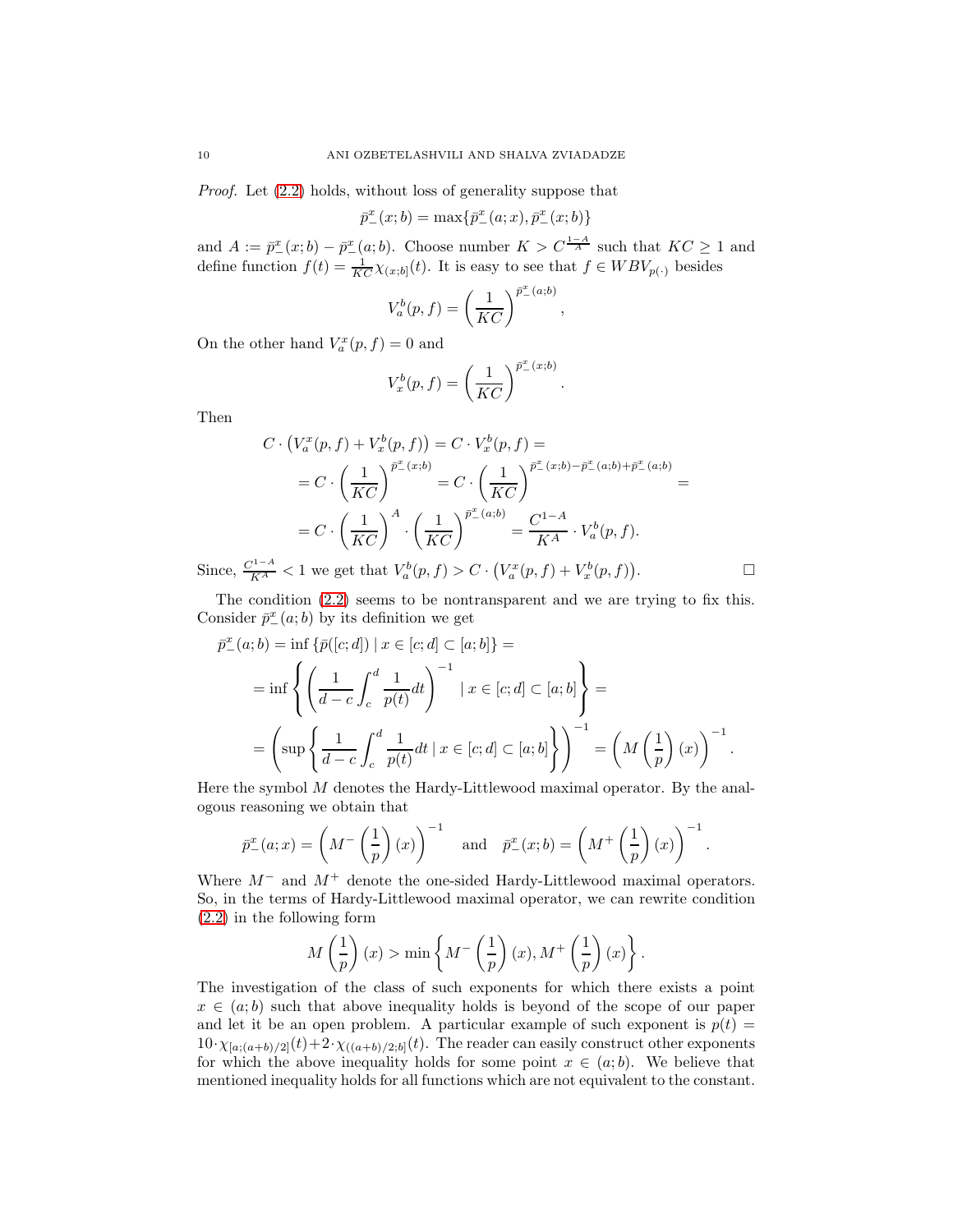Next, we will set the stage for proving Helly's principle of choice type result.

<span id="page-10-0"></span>**Lemma 2.2.** Let  $F(x) := V_a^x(p, f)$  then F is non-decreasing function on [a; b].

*Proof.* Since,  $F(a) = 0$  consider points  $a < x < y \le b$ , then for the any partition of the segment  $[a; x]$  by points  $a = t_0 < t_1 < \ldots < t_n = x$  we gave partition of the segment [a; y] by points  $a = t_0 < t_1 < \ldots < t_n < t_{n+1} = y$ . Then it is clear that for all functions  $f$  we get

$$
\sum_{k=0}^{n} |f(Q_k)|^{\bar{p}(Q_k)} \leq \sum_{k=0}^{n+1} |f(Q_k)|^{\bar{p}(Q_k)}.
$$

If we take supremum to both sides of the inequality with respect to the all finite partitions of the segment  $[a; x]$  we obtain:

$$
F(x) = \sup_{\Pi_{[a;x]}} \sum_{k=0}^{n} |f(Q_k)|^{\bar{p}(Q_k)}
$$
  
\n
$$
\leq \sup_{\Pi_{[a;x]}} \sum_{k=0}^{n} |f(Q_k)|^{\bar{p}(Q_k)} + |f(x;y)|^{\bar{p}(x;y)}
$$
  
\n
$$
\leq \sup_{\Pi_{[a;y]}} \sum_{k=0}^{m} |f(Q_k)|^{\bar{p}(Q_k)} = F(y).
$$

 $\Box$ 

Remark 2.3. Let's note that the above lemma is true for all functions not only for functions of the space  $WBV_{p(.)}$ .

With the above Lemma [2.2](#page-10-0) taken into account, we can prove Helly's principle of choice type result in the space  $WBV_{p(\cdot)}$ . The scheme of the proof follows closely the one given by Musielak and Orlicz (see [\[11\]](#page-12-4)).

**Theorem 2.14.** Let  $p : [a; b] \rightarrow [1; +\infty)$  be essentially bounded function and F is a uniformly bounded infinite family of the functions of the space  $WBV_{p(\cdot)}$ . If the variations of the functions from  $\mathcal F$  are bounded by the same number, then from the family  $\mathcal F$  we can choose the sequence which is pointwise convergent to a function  $f \in WBV_{p(\cdot)}$ .

*Proof.* For all functions  $f_{\alpha} \in \mathcal{F}$  define non-decreasing function  $F_{\alpha}(x) = V_a^x(p, f_{\alpha})$ (see Lemma [2.2\)](#page-10-0). By Helly's principle of choice for sequences of monotonic functions, we get that there exists a sequence of functions  ${F_n}$  convergent to a nondecreasing function F at every point x of the interval [a; b]. The sequence  $\{F_n\}$ uniquely defines the sequence  $\{f_n\}$  of the functions from  $\mathcal{F}$ . By the Cantor diagonal method we extract from the sequence  $\{f_n\}$  the subsequence  $\{f_{n_k}\}$  which is convergent at each point of the set  $E = (\mathbb{Q} \cap [a, b]) \cup \{a, b\}$ . Suppose  $f_{n_k} \to f$ ,  $k \to +\infty$  on the set E. Also it is clear that  $F_{n_k} \to F$ ,  $k \to +\infty$  on the segment  $[a; b]$ .

Assume that  $x_0$  is irrational number at which  $F$  is continuous. We will prove that the number sequence  $f_{n_k}(x_0)$  is convergent. For any number  $\varepsilon > 0$  choose a rational number t such that  $x_0 < t \in (a, b)$  and

$$
0 \le F(t) - F(x_0) < \varepsilon^{\bar{p}(x_0;t)} / 3.
$$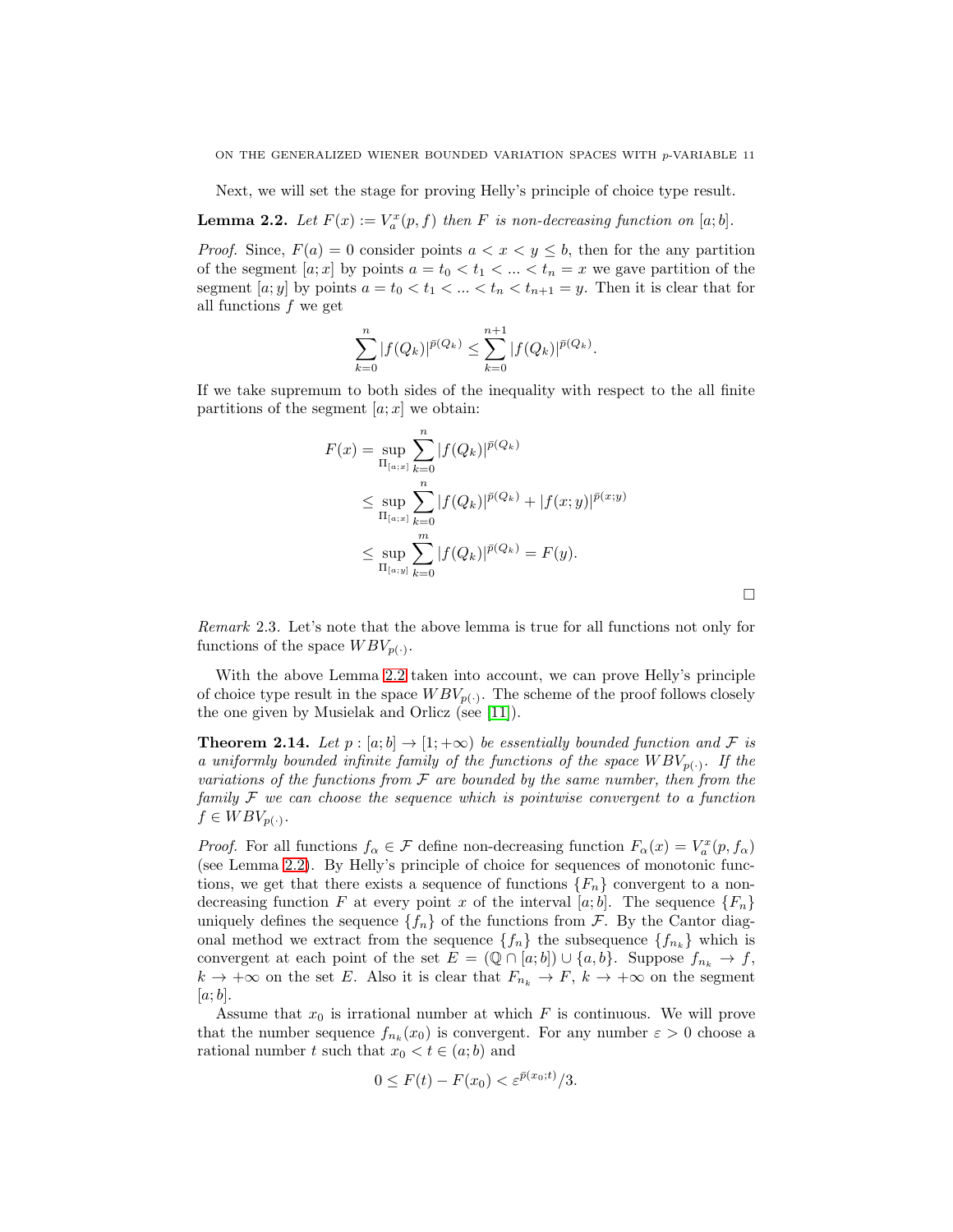Choose number  $N_1 \in \mathbb{N}$  such that for all  $k > N_1$  we have

$$
|F_{n_k}(t) - F(t)| < \varepsilon^{\bar{p}(x_0;t)}/3
$$
 and  $|F_{n_k}(x_0) - F(x_0)| < \varepsilon^{\bar{p}(x_0;t)}/3$ ,

then when  $k > N_1$  the Theorem [2.12](#page-8-1) gives

$$
|f_{n_k}(t) - f_{n_k}(x_0)|^{\bar{p}(x_0;t)} \le V_{x_0}^t(p, f_{n_k})
$$
  
\n
$$
\le V_a^t(p, f_{n_k}) - V_a^{x_0}(p, f_{n_k}) = F_{n_k}(t) - F_{n_k}(x_0)
$$
  
\n
$$
\le |F_{n_k}(t) - F(t)| + |F(t) - F(x_0)| + |F(x_0) - F_{n_k}(x_0)| < \varepsilon^{\bar{p}(x_0;t)}.
$$

We obtain that

$$
|f_{n_k}(t) - f_{n_k}(x_0)| < \varepsilon,
$$

Now choose number  $N_2$  such that when  $m, s > N_2$  we get

$$
|f_{n_m}(t) - f_{n_s}(t)| < \varepsilon.
$$

If  $m, s > N := \max\{N_1, N_2\}$  then

$$
|f_{n_m}(x_0) - f_{n_s}(x_0)|
$$
  
=  $|f_{n_m}(x_0) - f_{n_m}(t) + f_{n_m}(t) - f_{n_s}(t) + f_{n_s}(t) - f_{n_s}(x_0)|$   
 $\leq |f_{n_m}(x_0) - f_{n_m}(t)| + |f_{n_m}(t) - f_{n_s}(t)| + |f_{n_s}(t) - f_{n_s}(x_0)| < 3\varepsilon.$ 

So,  $f_{n_k}(x_0)$  is convergent in the points of continuity of the F. Since the set of discontinuity points of non-decreasing function  $F$  is at most countable and the sequence of the functions  $f_{n_k}$  is uniformly bounded using again the Cantor diagonal method we extract subsequence  ${f_{n_{k_s}}}\$  which is convergent at each point of the segment [a; b]. Also it is evident that  $V_a^b(p, f)$  is a finite number. Indeed since for each number s we have  $V_a^b(p, f_{n_{k_s}}) \leq M$ , this means that for all finite partitions of  $[a; b]$  we have

$$
\sum_{i=1}^{m} |f_{n_{k_s}}(Q_i)|^{\bar{p}(Q_i)} \leq M.
$$

Letting  $s \to +\infty$ , we obtain that

$$
\sum_{i=1}^{m} |f(Q_i)|^{\bar{p}(Q_i)} \leq M.
$$

The last inequality holds for all finite partitions of the segment  $[a; b]$ , therefore  $V_a^b(p, f) \leq M$ , i.e.  $f \in WBV_{p(\cdot)}$ .

## **REFERENCES**

- <span id="page-11-4"></span>[1] R. Castillo, N. Merentes, H. Rafeiro, Bounded Variation Spaces with p-Variable. Mediterranean Journal of Mathematics, 11, (2014), 1069–1079.
- <span id="page-11-6"></span>[2] R. Castillo, O. Guzman, H. Rafeiro, Variable exponent bounded variation spaces in the Riesz sense, Nonlinear Analysis, 132, (2016), 173–182.
- <span id="page-11-2"></span><span id="page-11-1"></span>[3] D. Cruz-Uribe, A. Fiorenza, Variable Lebesgue Spaces, Birkhäuser Basel, 2013.
- [4] L. Diening, P. Harjulehto, P. Hasto, M. Ruzicka, Lebesgue and Sobolev spaces with variable exponents. In: Lecture Notes in Mathematics, vol. 2017, pp. x+509. Springer, Heidelberg (2011)
- <span id="page-11-5"></span>[5] J. Gimenez, O. Mejia, N. Merentes, L. Rodriguez, Functions of Waterman-Shiba Bounded Variation with Variable Exponent, Mathematica Aeterna, 6 (2), (2016), 203–218.
- <span id="page-11-3"></span>[6] H. Herda, Uniformly convex and reflexive modulared variation spaces, Studia Math., 30, (1968), 373–381.
- <span id="page-11-0"></span>[7] C. Jordan, Sur la serie de Fourier, C. R. Acad. Sci. Paris 2, (1881), 228–230.